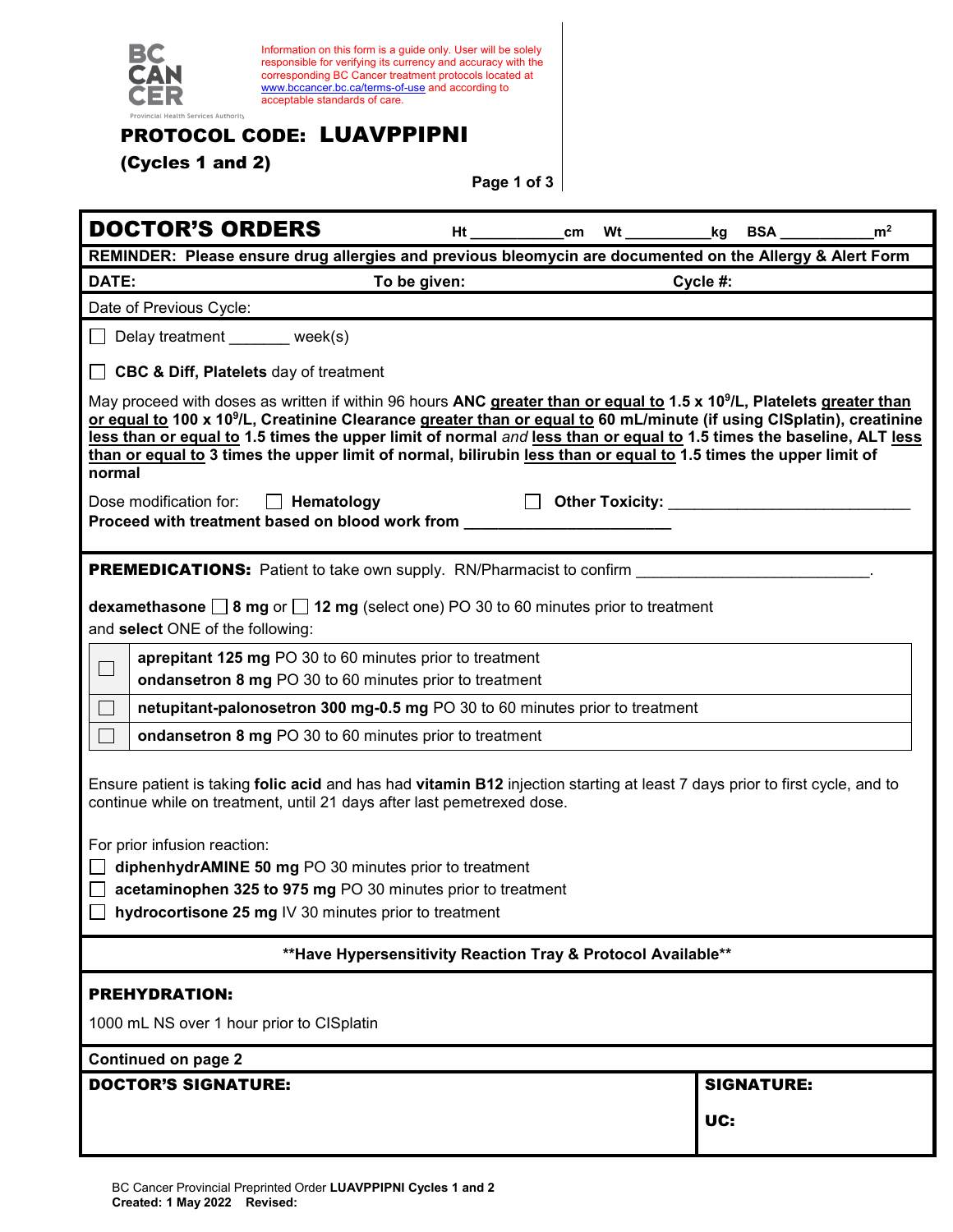

Information on this form is a guide only. User will be solely responsible for verifying its currency and accuracy with the corresponding BC Cancer treatment protocols located at [www.bccancer.bc.ca/terms-of-use](http://www.bccancer.bc.ca/terms-of-use) and according to acceptable standards of care.

## PROTOCOL CODE: LUAVPPIPNI

(Cycles 1 and 2)

**Page 2 of 3**

| DATE:                                                                                                                                                                                                                                                                                                                                                                                                |                          |  |
|------------------------------------------------------------------------------------------------------------------------------------------------------------------------------------------------------------------------------------------------------------------------------------------------------------------------------------------------------------------------------------------------------|--------------------------|--|
| ** Have Hypersensitivity Reaction Tray & Protocol Available**                                                                                                                                                                                                                                                                                                                                        |                          |  |
| <b>CHEMOTHERAPY:</b>                                                                                                                                                                                                                                                                                                                                                                                 |                          |  |
|                                                                                                                                                                                                                                                                                                                                                                                                      |                          |  |
| nivolumab 4.5 mg/kg $x$ $kg =$ $mg$ (max. 360 mg)<br>IV in 50 to 100 mL NS over 30 minutes using a 0.2 micron in-line filter*                                                                                                                                                                                                                                                                        |                          |  |
| ipilimumab 1 mg/kg $x$ _______ kg = _________ mg<br>IV in 25 to 100 mL NS over 1 hour 30 minutes using a 0.2 micron in-line filter* (may be given during prehydration)<br>* Use separate infusion line and filter for each drug                                                                                                                                                                      |                          |  |
| pemetrexed 500 mg/m <sup>2</sup> x BSA = ___________ mg<br>□ Dose Modification: ________% = _______ mg/m <sup>2</sup> x BSA = _________ mg<br>IV in 100 mL NS over 10 minutes (may be given during prehydration)                                                                                                                                                                                     |                          |  |
| Select one:<br>$\Box$ CISplatin 75 mg/m <sup>2</sup> x BSA = __________ mg<br>□ Dose Modification: ________% = _______ mg/m <sup>2</sup> x BSA = __________ mg<br>IV in 500 mL NS, with potassium chloride 20 mEq, magnesium sulphate 1 g and mannitol 30 g over 1 hour<br><b>OR</b><br>□ CARBOplatin AUC 5 x (GFR + 25) = _____________ mg IV in 100 to 250 mL NS over 30 minutes                   |                          |  |
| $OR \square$ CYCLE 2                                                                                                                                                                                                                                                                                                                                                                                 |                          |  |
| nivolumab 4.5 mg/kg $x$ $\qquad$ kg = $\qquad$ mg (max. 360 mg)<br>IV in 50 to 100 mL NS over 30 minutes using a 0.2 micron in-line filter (may be given during prehydration)                                                                                                                                                                                                                        |                          |  |
| pemetrexed 500 mg/m <sup>2</sup> x BSA = ____________ mg<br>□ Dose Modification: ________% = _______ mg/m <sup>2</sup> x BSA = ________ mg<br>IV in 100 mL NS over 10 minutes (may be given during prehydration)                                                                                                                                                                                     |                          |  |
| Select one:<br>$\Box$ CISplatin 75 mg/m <sup>2</sup> x BSA = __________ mg<br>□ Dose Modification: $\frac{96}{2}$ = $\frac{1}{2}$ mg/m <sup>2</sup> x BSA = $\frac{1}{2}$ mg<br>IV in 500 mL NS, with potassium chloride 20 mEq, magnesium sulphate 1 g and mannitol 30 g over 1 hour<br><b>OR</b><br>$\Box$ CARBOplatin AUC 5 x (GFR + 25) = ____________ mg IV in 100 to 250 mL NS over 30 minutes |                          |  |
| <b>DOCTOR'S SIGNATURE:</b>                                                                                                                                                                                                                                                                                                                                                                           | <b>SIGNATURE:</b><br>UC: |  |